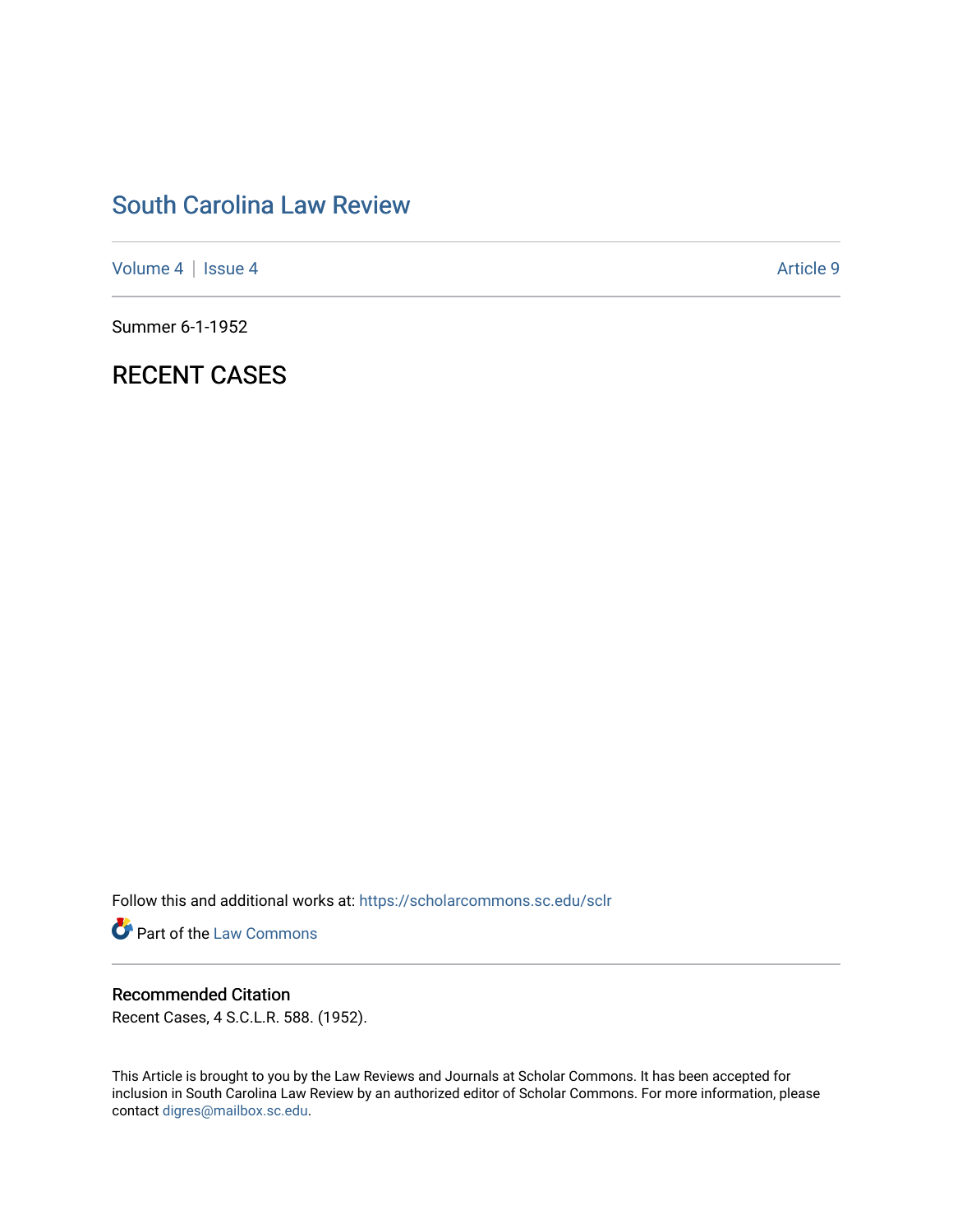### **RECENT CASES**

DIVORCE-Right of Wife in Property of Husband. Plaintiff sued his wife for divorce on grounds of desertion and she countered for a limited divorce based on his cruelty. The United States District Court for the District of Columbia granted plaintiff a divorce and gave defendant \$60,000.00 total alimony plus \$60,000.00 which she had taken from their joint safe deposit boxes. The sum awarded defendant was found by this court to be in excess of 35% of the total value of the plaintiff's property and he appeals from this property award. On appeal, HELD, divorce affirmed, denial of petition for a limited divorce affirmed; reversed and remanded as to the property award. In the absence of some right or element of ownership, legal or equitable, on part of a wife in her husband's property the court in a divorce case is without power to order transfer of that property to her. *Keleher v. Keleher,* **192** F. 2d **601 (1951).**

The general rule is that a wife in a divorce proceeding is not entitled to have any specific parcel of real estate assigned as her own. *Wheeler v. Wheeler,* 88 U. S. App. D. C. 193, **188** F. 2d **31 (1951) ;** *Phillis v. Philips,* 106 Va. 105, 144 S. E. **875** (1928) ; *Lovegrove v. Lovegrove,* 128 Va. 449, 104 S. E. 804 (1920). This rule extends to the personal as well as the real property of the parties. *Ring v. Ring,* 185 Va. 269, 38 S. E. 2d 471, **165** A. L. R. 1237 (1946) ; *Barnes v. American Fertilizer Co.,* 144 Va. 692, 130 S. E. 902 (1925). Although the courts may not award the husband's property to the wife as alimony, they may, in the enforcement of the alimony awarded to the wife, place a lien on the husband's property. *Selvy v. Selvy,* **115** W. Va. 338, **177** S. E. 437 (1934) ; *Nelson v. Nelson,* 149 Minn. 285, **183** N. W. 354 (1921) ; *Carnahan v. Carnahan,* 143 Mich. 390, 107 N. W. 73, **8** Ann. **53** (1906). The authority of the courts, in actions for divorce, to transfer the property of either party to the other, or otherwise to dispose of it, is purely statutory. *Anderson v. Anderson,* 380 Ill. 435, 44 N. E. 2d 54 (1942); and inasmuch as the jurisdiction of divorce cause is purely statutory, the court possesses no power not granted to it by the statute. *Mayes v. Mayes,* 342 Mo. 401, 116 **S.** W. 2d 1 (1938) ; *Mattison v. Mattison,* **1** Strob. Eq. **387**

588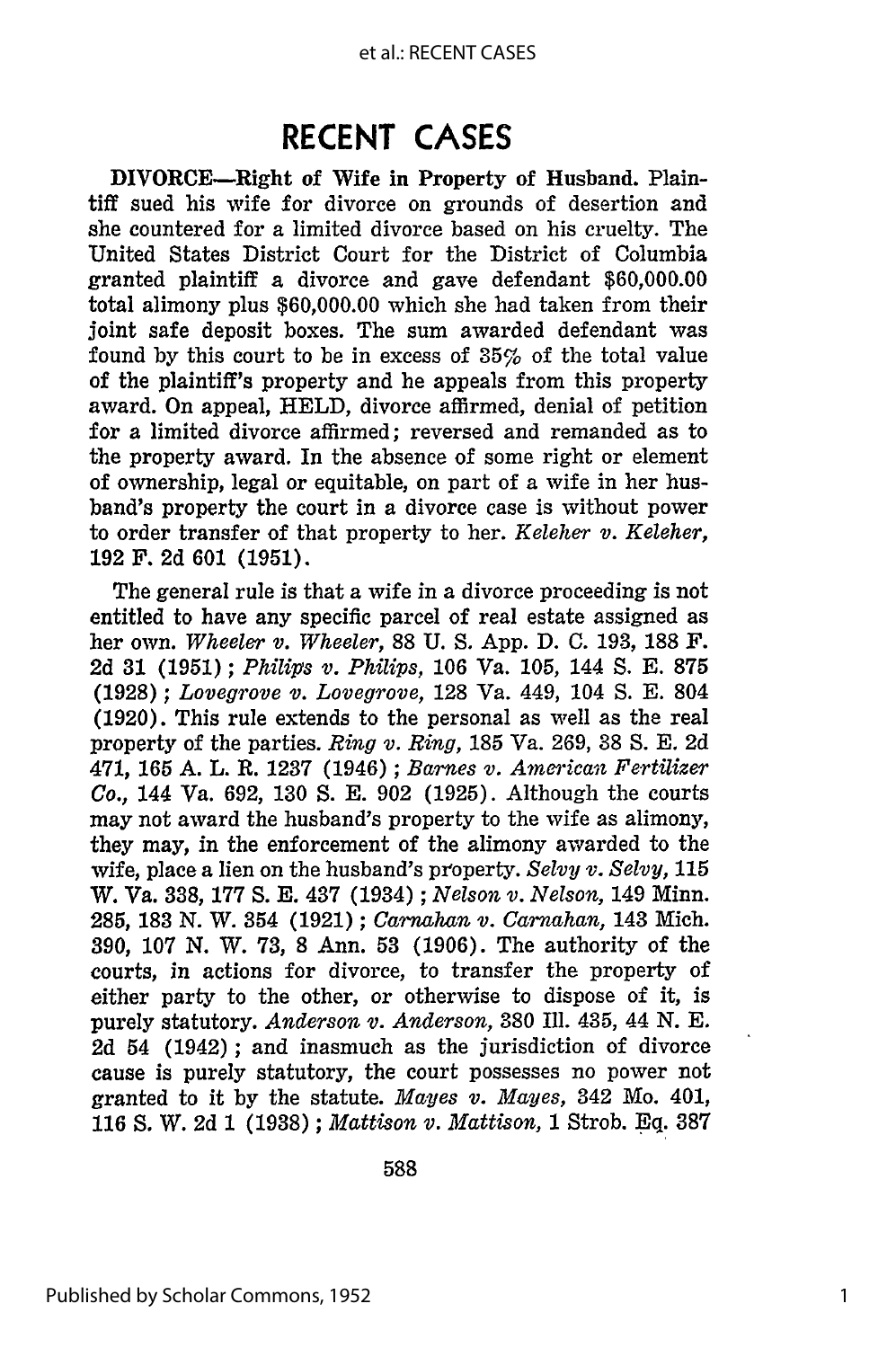**(S.** C. 1847). On the other hand, the Washington court held in *Osetreich v. Osetreich,* 2 Wash. 2d **72,** 97 P. 2d 655 (1939), that in divorce actions all property of spouses, both community and separate, is brought within the jurisdiction of the court for disposal, and can be disposed of in any manner that may be equitable and just, even to extent of awarding all the property to the wife. However, the courts will not transfer the property of the husband to the wife in fee simple, unless the wife shows special equities justifying such transfer. *Holm v. Holm,* **27** Wash. 2d 456, **178** P. 2d 725 (1947) ; *Anderson v. Anderson, supra.* Thus, to warrant the court to direct a conveyance of property from one to the other, the special circumstances and equities must be alleged in the complaint. *Skoronski v. Skoronski,* 395 Ill. 301, 69 N. E. 2d 690 (1946) **;** *Podgornik v. Podgornik,* **302** Ill. 124, **63** N. E. 2d **715** (1945). Also, the relief granted against a defaulting defendant to that demand in the plaintiff's pleadings is confined to only what was asked for in the complaint. *Rinker v. Rinker,* **3** *N. J.* Super 251, 64 A. 2d 910 (1949) ; *Burtnett v. King,* **33** Cal. 2d 805, 205 P. 2d 657, 12 **A.** L. R. **333** (1949) ; *Johnson v. Swan*son, 209 Ark. 144, 189 **S.** W. 2d **803** (1945). Where the pleadings put in issue the status of the property and the rights of the parties therein, the court may determine whether the property is separate or community and quiet title in the rightful owner, *Huber v. Huber,* **27** Cal. 2d 784, **167** P. 2d **708** (1946) ; and the courts may make such division of the community property, in reference to the condition of the parties, as may be equitable and just. *Donovan v. Donovan,* **231** Iowa 14, 300 N. W. 656 (1941); *Trimble v. Trimble,* 15 Tex. 19 (1855). Where a divorce is granted to a wife for the husband's adultery, the court may in its discretion give all the community property to her. *Aston v. Aston,* 14 Cal. App. 323, 111 P. 1035 (1910). Although, in the absence of statute a court on decreeing a divorce from bed and board to the wife cannot deprive her of dower or other marital rights in the husband's estate, at least not without making compensation therefor, *Norman v. Norman,* 88 W. Va. 640, 107 S. **E.** 407 (1921), where the statutes so provide, the wife on an absolute divorce is entitled to a dower interest in the husband's real property. *Davol v. Howland,* 14 Mass. 219 (1817). However, the wife is not entitled to dower during the life of her husband. *Tierney v. Tierney,* **50** R. **I. 105,** 145 A. 444 **(1929).**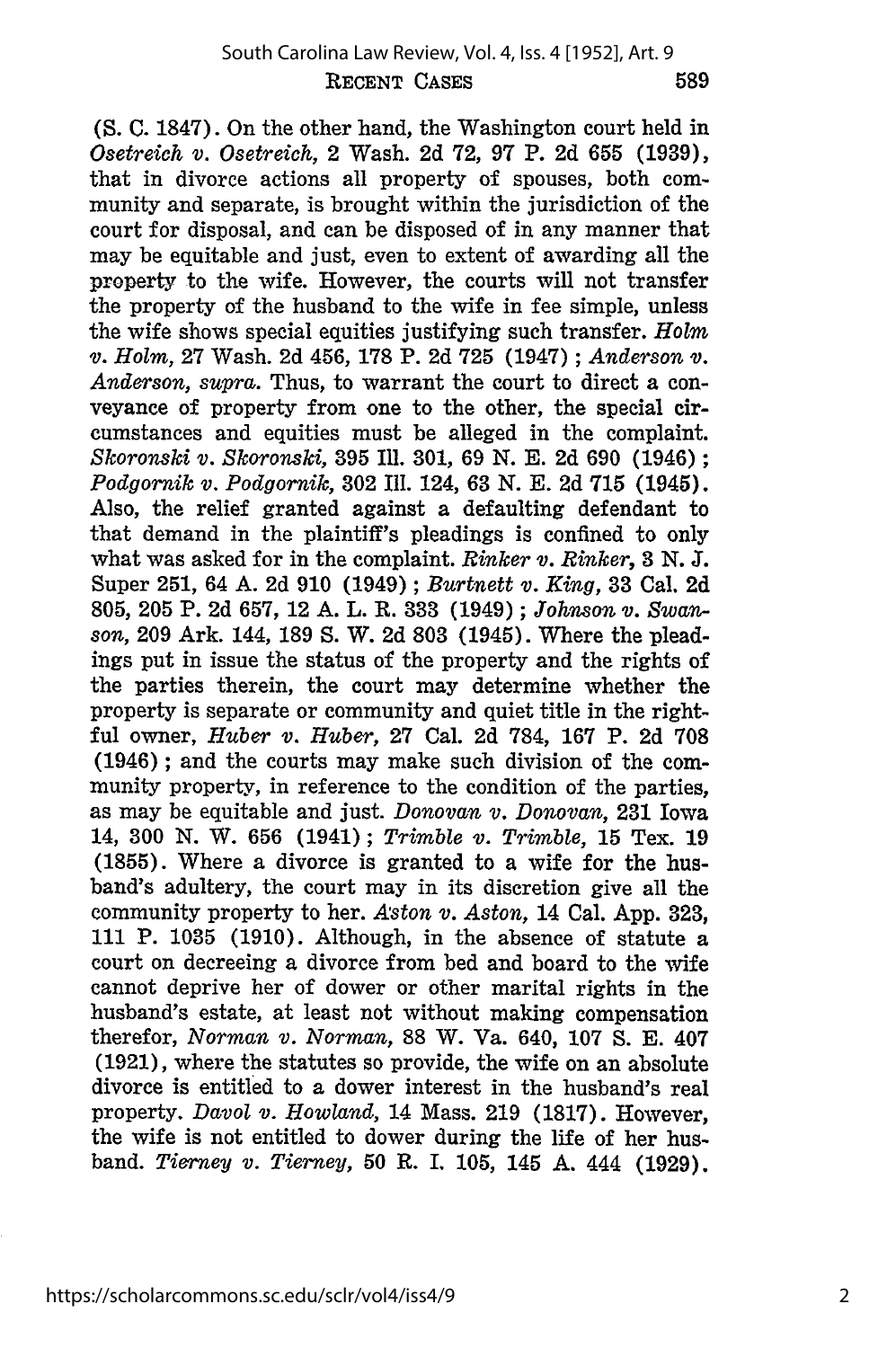137 South Carolina Statutes at Large, Section 12 (1949), as amended by 46 South Carolina Statutes at Large (1950), provides: "on the granting of any final decree of divorce, the wife shall thereafter be barred of dower in land formerly owned, then owned, or thereafter acquired by her former husband.

In the instant case the court followed the majority view of the United States jurisdictions and the only view to be taken under the common law. By the great weight of authority the courts do not have jurisdiction over the property of the parties to a divorce proceeding unless such jurisdiction be given by statute. The South Carolina Divorce Act does not give the courts jurisdiction over the property of the spouses other than to the extent of awarding alimony and attorney's fees. Statutes giving the court power to award property of the husband to the wife in divorce proceedings have enlarged the rights of the wife to the degree that such rights are now greater than if she were to remain married. Historically the wife was entitled only to the right of support from her husband. Upon dissolution of the marriage the alimony award is substituted for the right of support and is sufficient to keep the wife from becoming a burden on society.

CARL W. **LITTLEJOHN, JR.**

STATE **SALES AND USE** TAX-Exemptions Under Atomic Energy Act. Actions to test the validity of state sales and use taxes were brought by Roane-Anderson Company and others, and by Carbide and Carbon Chemicals Corporation and others against Sam **K.** Carson, Commissioner of Finance and Taxation for the State of Tennessee. Roane-Anderson manages the government-owned town of Oak Ridge, Tennessee; Carbide and Carbon Chemicals Corporation operates the Oak Ridge plants for the production of fissionable materials. Both companies operate under cost-plus-fixed-fee contracts with the Atomic Energy Commission. Judgments of the Chancery Court, in favor of the Commissioner of Finance and Taxation, were reversed by the Supreme Court of Tennessee. The court held that respondents were independent contractors and as such were not exempt from state taxes as there was no implied constitutional immunity attaching to independent contractors by virtue of contracts with a government agency;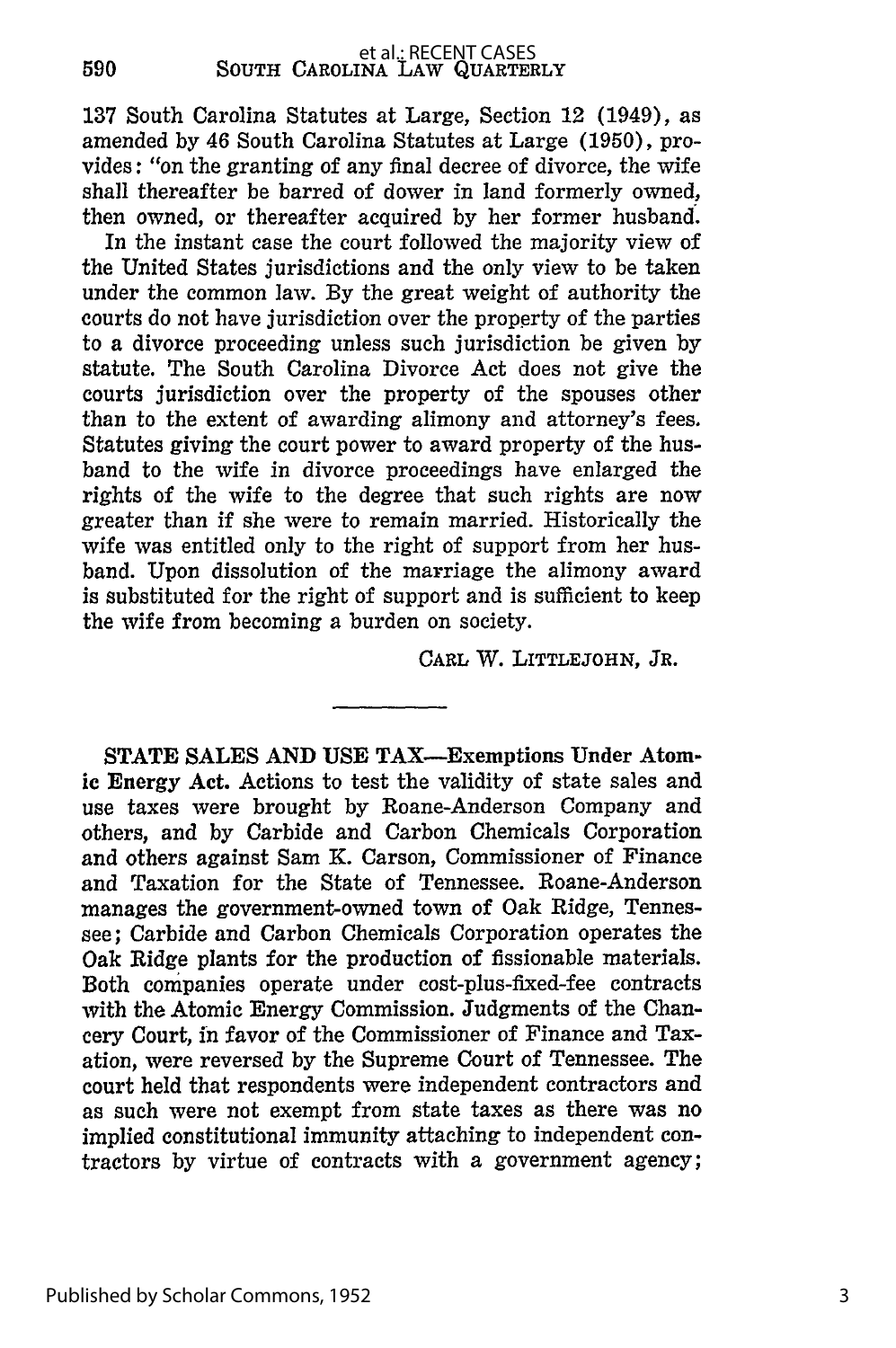#### RECENT CASES

591

however, the taxes are prohibited **by** Section **9(b)** of the Atomic Energy Act of 1946. On certiorari, affirmed **by** the Supreme Court of the United States. **HELD:** Purchase and use of materials and supplies **by** private corporations, in performance of cost-plus-fixed-fee contracts with the Atomic Energy Commission, were activities of Commission exempt from state sales and use taxes under Atomic Energy Act of 1946, exempting "activities" of Commission from taxation **by** state, county, municipality, or subdivision thereof. *Carson v. Roane-Anderson Co., \_\_\_ U. S.* **\_\_\_, 72 S.** Ct. **257** 96 L. **Ed. 198 (1950).**

Possessions, institutions, and activities of the Federal Government are not, in the absence of express congressional consent, subject to any form of state taxation. *U. S. v. County of Allegheny,* **322 U. S.** 174, 64 **S.** Ct. **908, 88** L. **Ed. 1209** (1944). For instance, a state may not impose a tax upon the privilege of selling gas to the Federal Government for use of its Coast Guard Fleet or Veterans Hospital. *Panhandle Oil Co. v. Mississippi,* **27 U. S. 218,** 48 **S.** Ct. 451, **72** L. **Ed. 857, 56 A.** L. R. **583 (1928).** The Atomic Energy Commission is an agency of the Federal Government, and is entitled to all the privileges, immunities and rights of the Federal Government, including that of immunity from state and local taxation. *Graves v. People of State of N. Y. ex rel. O'Keefe,* **306 U. S.** 466, **59 S.** Ct. **593, 83** L. **Ed. 927 (1939).** Further, congress has power to provide tax immunities to a Corporation created **by** it to facilitate the performance of its governmental functions, such as the Home Owner's Loan Corp. *Pittman v. Home Owner's Loan Corp.,* **308 U. S.** 21, **60 S.** Ct. **15,** 84 L. **Ed. 11,** 124 **A.** L. R. **1263 (1939).** Exemptions of the Federal Land Bank from state taxes extends to sales taxes on purchase made to repair buildings on land acquired **by** foreclosure of a mortgage. *Federal Land Bank of St. Paul v. Bismark Lumber Co.,* 314 U. **S. 95,** 62 **S.** Ct. 1, 86 L. Ed. **65** (1941). But a state can exact occupation tax from independent contractors who are not creatures of the Federal Government since money earned becomes part of gross earnings and the government is no longer concerned with what contractors might be required to pay as tax upon privilege of doing business within the state. *Silas Mason Co. v. State Tax Commission,* **302** U. S. 190, 82 L. Ed. **193** (1936). Nor does a state tax laid upon the gross receipts of an independent contractor, derived from building locks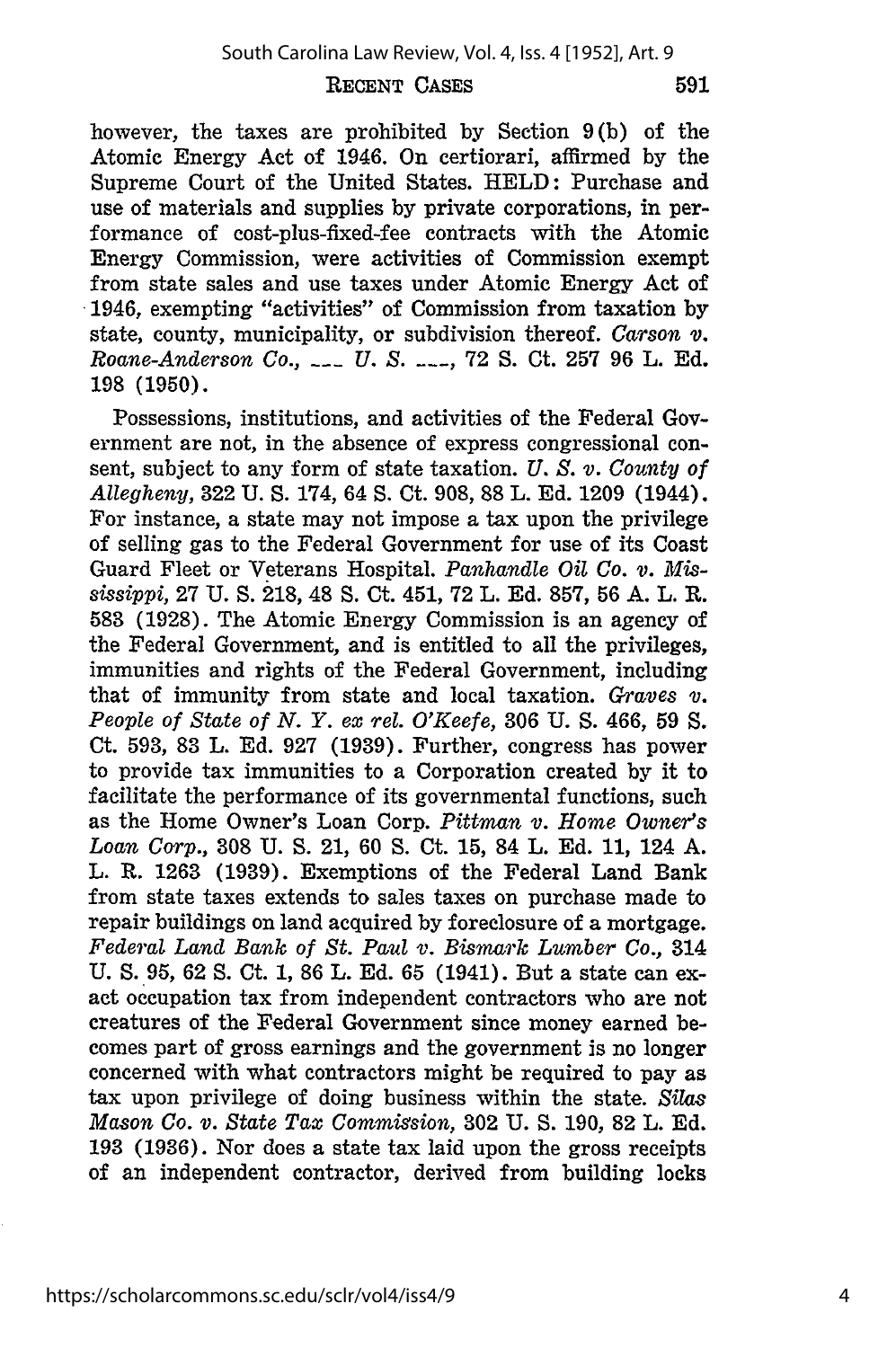and dams for the Federal Government within the borders of the state, interfere with the performance of federal functions and is a valid exaction. *James v. Dravo Contracting Co.,* 302 U. S. 134, 58 **S.** Ct. 208, 82 L. Ed. 155, 114 A. L. R. **318** (1937). *General Constr. Co. v. Fisher,* 295 U. S. 715, 55 **S.** Ct. 646, 97 A. L. R. 1252 (1934). Neither is a contractor carrying mail immune, as an agency of the Federal Government, from state taxation of property used in performance of the contract, even though the tax is based on the gross receipts of his contract as the burden upon the government is only remote. *Alward v. Johnson,* 282 U. **S.** 509, 51 *S.* Ct. 273, **75** L. Ed. 496, **75** A. L. R. 9 (1931). No unconstitutional taxation of means or instrumentalities of the Federal Government is involved in the imposition of a state excise tax on gasoline consumed by a contractor with the government in the performance of a contract for constructing levees. *Trinity Farm Constr. Co. v. GrosJean,* 291 U. **S.** 466, 54 **S.** Ct. 469, 78 L. Ed. 918 (1934). The constitutional immunity of the Federal Government is not infringed by a state sales tax upon materials purchased by a contractor for use in carrying out a cost-plus-fixed-fee contract with the government. The Constitution unaided does not prohibit nondiscriminatory state taxation of contractors with the United States, merely because the burden is passed on as a part of the construction cost. *State of Ala. v. King and Boozer,* 314 U. S. **1,** 62 **S.** Ct. 43, 86 L. Ed. 3, 140 A. L. R. 615 (1941). A use tax is valid on materials purchased in another state for use in performing a cost-plus-fixed-fee contract with the United States, even though title to goods passes to government on shipment by seller, and the government reserves the decision whether to buy or not, where the contract clearly contemplates the contractor buying in his own name and on his own credit. *Curry v. U. S.,* 314 U. **S.** 14, 62 **S.** Ct. 48, 86 L. Ed. 9 (1941).

The result of the *Roane-Anderson* case is, as a practical matter, a total reversal of previous Supreme Court decisions pertaining to independent contractors working on cost-plusfixed-fee contracts with the government. It remains to be seen just how far the court will go in extending this immunity to contractors performing similar government contracts. It is not yet clear whether the court was striving for a particular result in the instant case or whether it intended setting a precedent which will allow a general change of policy in our political and economic system. The tenuous ground upon which

**592**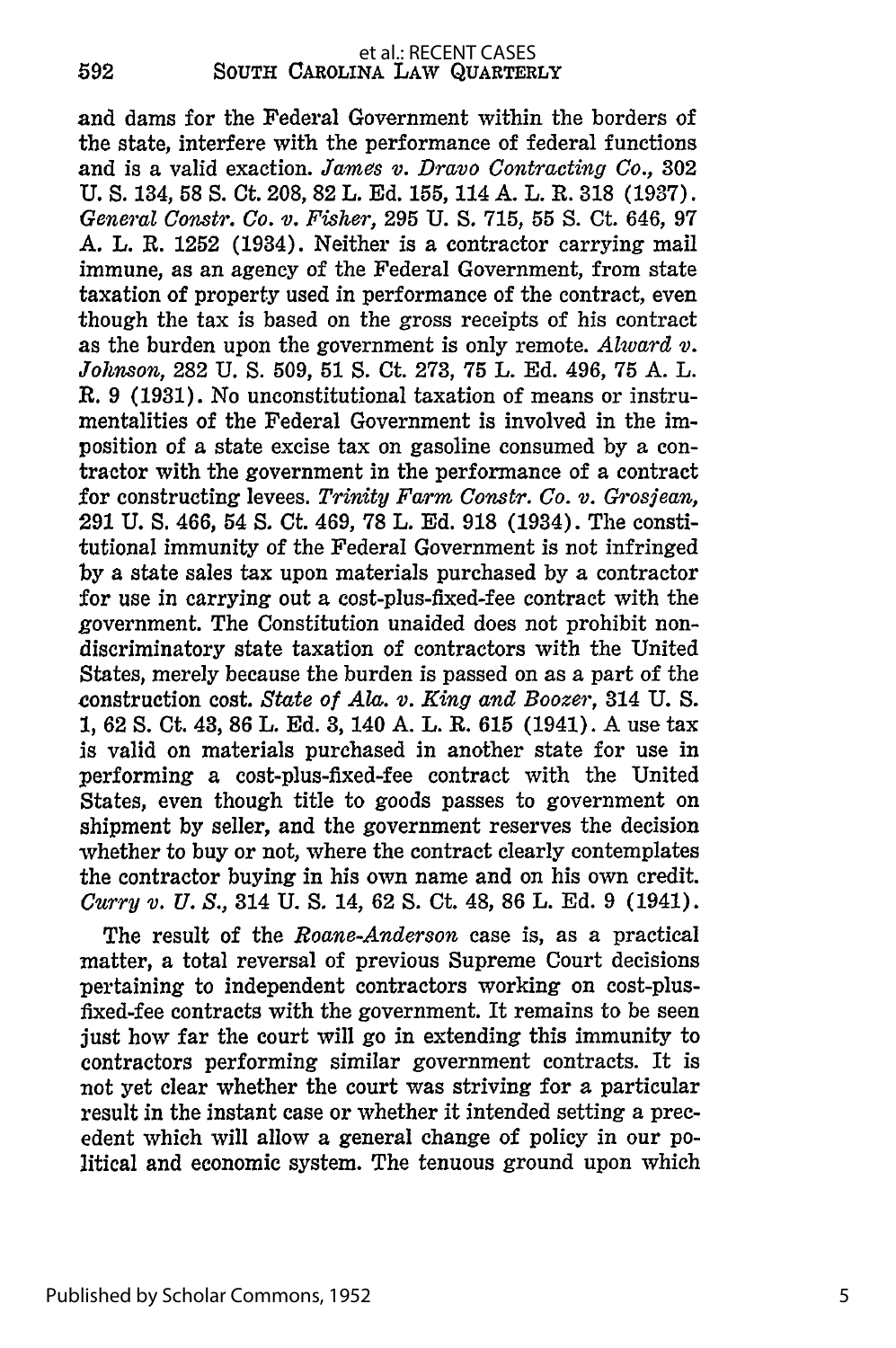the decision is founded, the broad interpretation of "Activities," leads to the conclusion that the court was only attempting to reduce the tremendous Atomic Energy expenditures; however, it isn't yet clear as to how far the tax immunity will extend even if restricted to the Atomic Energy Program. The court's interpretation of "Activities" could as logically be applied to any contractor working under a government agency, and it is doubtful that Congress has authority to bestow such sweeping tax exemptions upon private enterprise. The decision seems **highly** questionable since one of the justifications of the tremendous expenditures for Atomic Energy is that private enterprise is to have free access to patents, etc., developed **by** the program. Under this decision these valuable benefits will be attained free from state taxation which is contrary to our system of non-discriminatory taxation. Further, Congress has in the past specifically refused to allow such exemptions; thus, the Supreme Court has done **by** implied immunity that which Congress refused to do **by** legislation.

**FRED** BLACKWELL

CRIMINAL LAW-Right of Defendant to Withdraw a Plea **of** Guilty When the Motion is Timely Made. The defendant was indicted in the United States District Court for the Southern District of Florida for attempting to evade income taxes **by filing** a false return. The defendant in the presence of his counsel and in full understanding of the consequences changed his plea from not guilty to guilty. No elements of coercion, mistake, fear or inadvertence were involved in the defendant's change of plea. Four months thereafter, just before sentence **by** the District Court, the defendant moved to withdraw his plea of guilty and enter a plea of not guilty. The defendant's motion was denied and he was convicted on his plea of guilty. On appeal **HELD,** affirmed. While a motion to change a plea of guilty is within the reviewable discretion of the District Court and is usually granted if the defendant made his plea in ignorance of his rights or as a result of fear, coercion, or mistake, it was not an abuse of discretion to deny such a plea where defendant's plea of guilty was made in the presence of competent counsel with full understanding of the consequences and the defendant's only justification for

6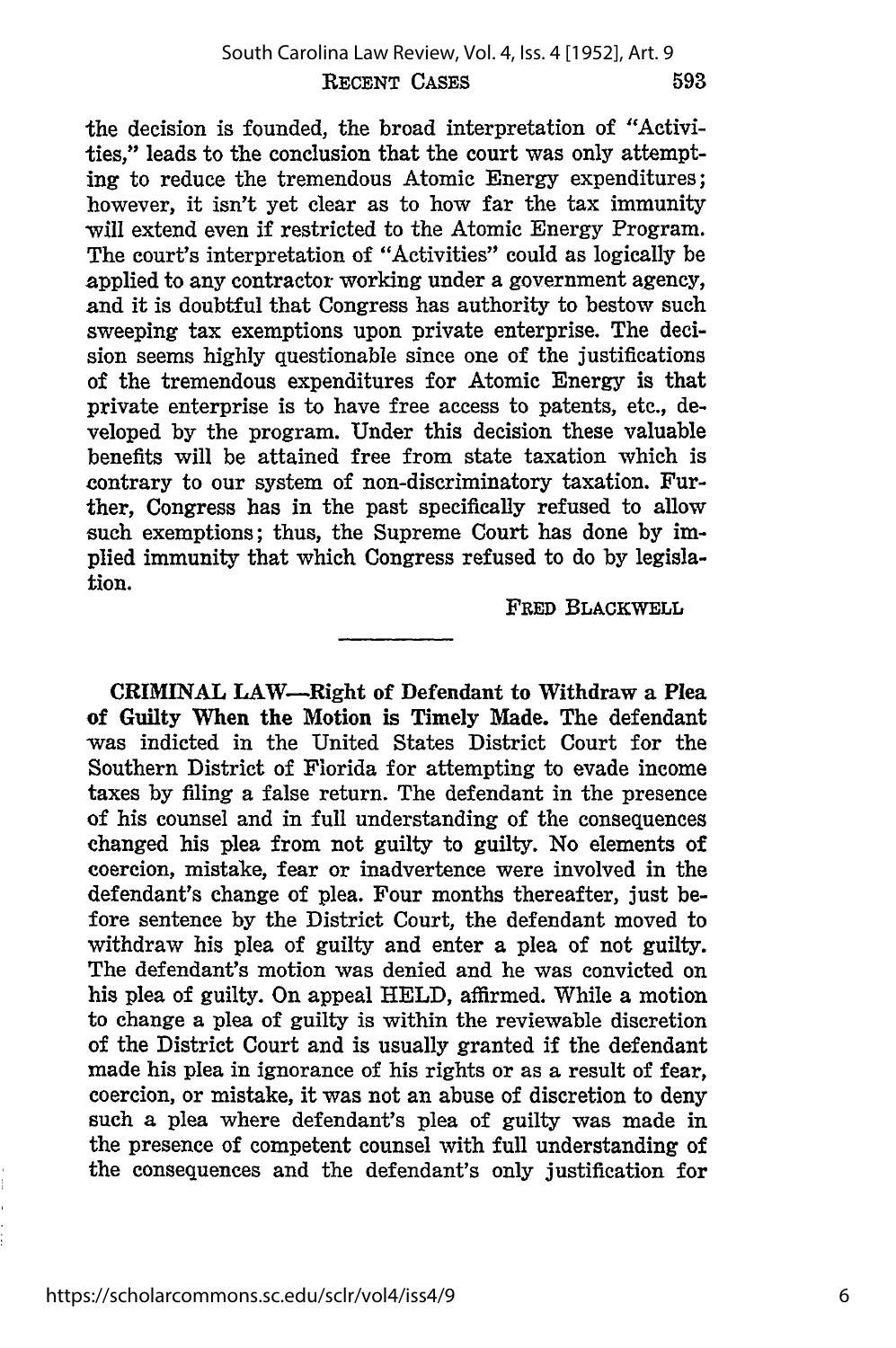594

his motion is that he was surprised by the severity of the sentence imposed. *Williams v. United States,* **192** Fed. 2d 39 (1951).

A defendant has no absolute right at common law to withdraw a plea of guilty, *United States v. Denniston,* 89 Fed. 2d 696 (1937), but some statutes provide that the plea of guilty may be withdrawn at any time before sentence as a matter of right. *Kentucky Criminal Code of Practice,* Section 366. Ordinarily, permission to withdraw the plea of guilty is within the trial court's discretion. *State v. Harvey,* 128 S. C. 477, 123 **S.** E. 201 (1924) ; *State v. Branner,* 149 N. C. 559, **63** *S.* E. 169 (1908). A majority of the courts hold that the exercise of this discretion is subject to review, and will be reversed if there is an abuse of discretion. *State v. Harvey,* 128 **S.** C. 447, 123 **S.** E. 201 (1924) ; *Greene v. State,* 88 Ark. 290, 114 **S.** W. 447 (1908). Even though the majority holds the discretion of the trial court reviewable the trial courts' ruling is usually affirmed where it is based on conflicting evidence and the court was forced to come to a conclusion. *Dobosky v. State,* 183 Ind. 488, 109 N. E. 742 (1915). A minority holds that the discretion to grant or deny a motion for withdrawal of the plea of guilty is an absolute one, the exercise of which will not be reviewed. *Commonwealth v. Ingersoll,* 145 Mass. 381, 14 N. E. 449 (1888). Under the majority view to successfully attack a refusal by the trial court to allow a withdrawal of the plea of guilty, the accused must show that such plea should not be allowed to stand against him because of some reason existing when it was entered, but for which he would not have entered the plea, and that reason must amount to a fraud or an imposition upon him, or a misapprehension of his legal right. *Rachel v. United States,* 61 Fed. 2d 362 (1932). A motion to withdraw a plea of guilty should not be denied, where a proper showing for its allowance is made, merely because defendant on a trial might or probably would be found guilty; and while the burden is on the accused to show cause for the change of his plea, the court's discretion should be exercised liberally, so as to promote the ends of justice and to safeguard the life and liberty of the accused, especially when the accused is not assisted by counsel and his motion is timely. *Bergen v. United States,* 145 Fed. 2d 181 (1944). Defendant's contention that he did not know that he would be subjected to a severe sentence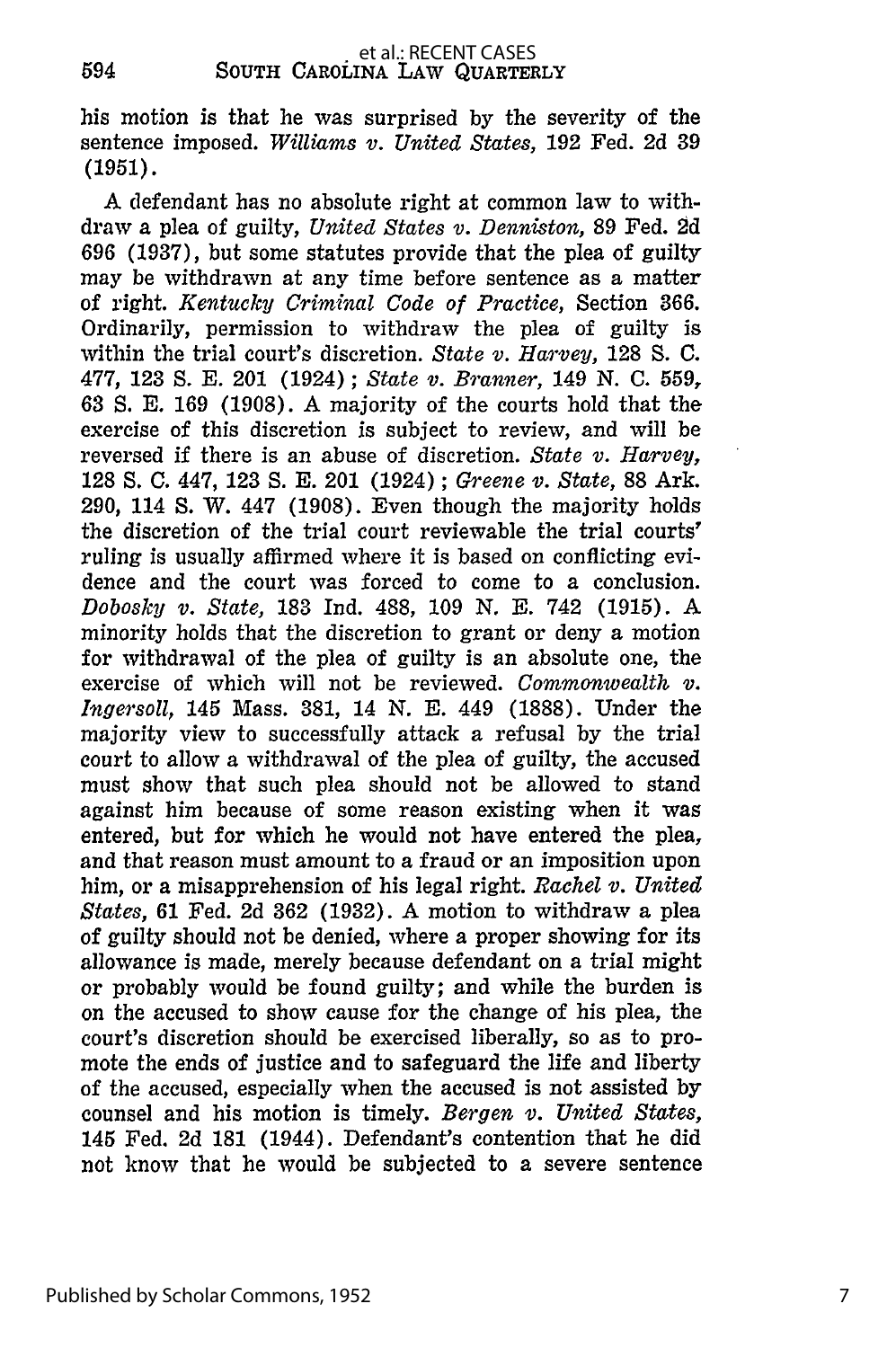when he entered the plea of guilty is not sufficient grounds for reversing the trial court's refusal to permit withdrawal of the plea. *United States v. Colonna,* 142 Fed. **2d** 210 (1944). However, the least surprise or influence causing a defendant to plead guilty when he has any defense at all should be sufficient ground for the court to allow a withdrawal of the plea of guilty. *State v. Williams,* 45 La. Ann, **1357,** 14 So. **32 (1893).**

The holding of the principal case appears to be in conformity with the majority and the better view; for the cases show that if the plea of guilty was entered due to coercion, surprise, or fraud the courts do not hesitate to allow a withdrawal of the plea. Despite this general tendency to grant the plea it has been emphasized that the presumption is in favor of the ruling of the trial court and their refusal to grant a motion to change a plea of guilty will be affirmed unless the defendant is able to show some grounds for the application. The courts are correct in not attempting to lay down a general rule as to when the court should or should not allow the defendant to withdraw the plea of guilty; for except where controlled **by** statute this is within the reviewable discretion of the court, such discretion being exercised according to the facts of each particular case. The tendency of the courts is to allow the plea of guilty to be withdrawn if the accused has any credible grounds on which to base his motion, and it appears from the facts of the case that justice will not be served unless the accused's motion is allowed.

D. L. ERWIN

CRIMINAL LAW-Right of Accused to Have Counsel **Ap**pointed in Non-Capital Cases. Defendant instituted habeas corpus proceedings in a state court after being convicted of armed robbery. The conviction was based on a plea of guilty. He alleged that the plea was entered without the assistance of counsel, and as a result of statements made by officer which led him to believe the charge was one of breaking and entering. The petition and answer alleged that defendant had been confined to an institution for the mentally deficient. Petition was dismissed by the state court. On appeal, HELD, reversed. The due process clause of the fourteenth Amendment of the United States Constitution requires States to afford assist-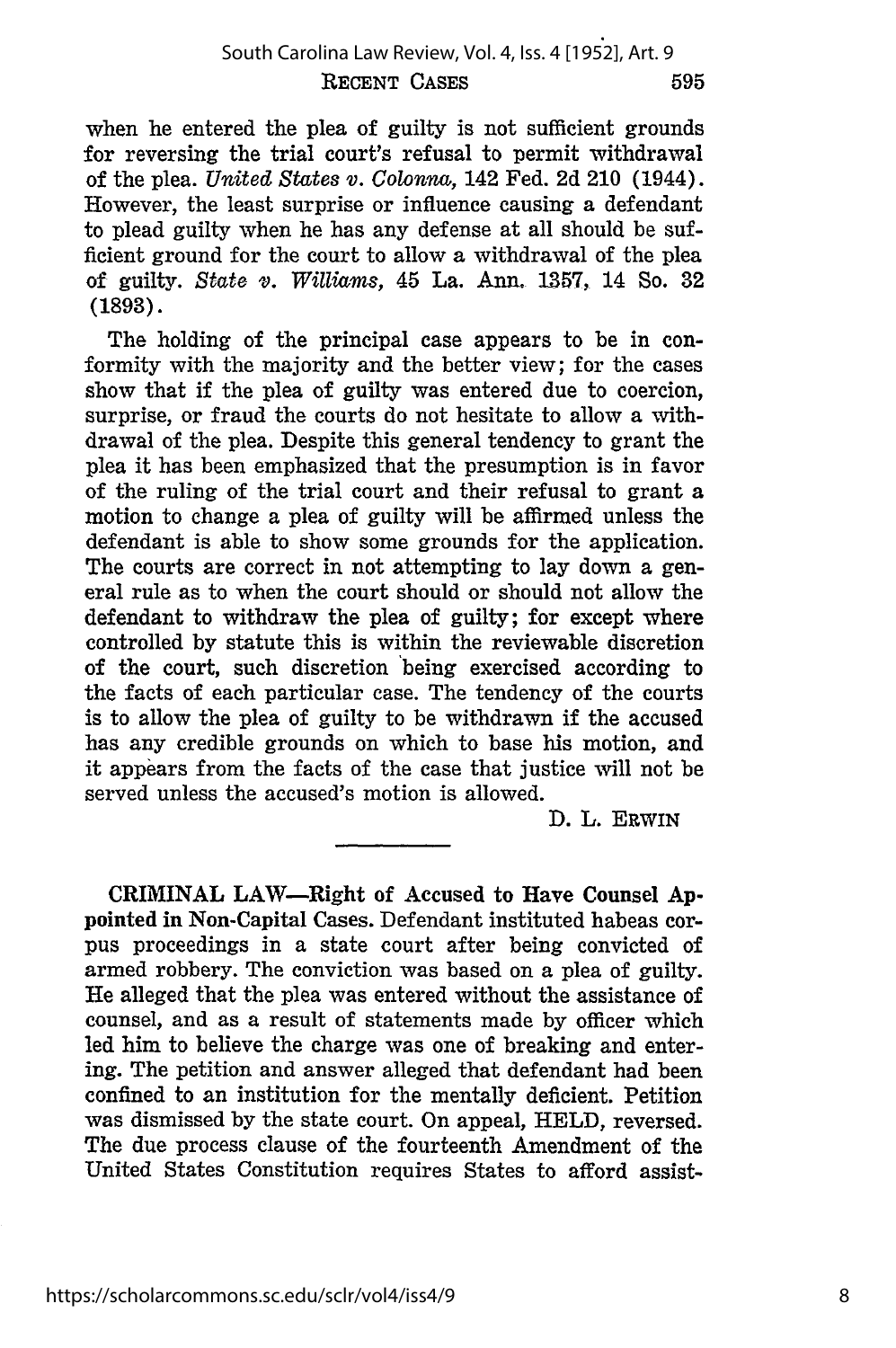ance of counsel in non-capital cases when there are special circumstances, such as mental deficiency, indicating that the accused could not have a fair and adequate defense without the aid of counsel. *Dominic Palmer v. Stanley P. Ashe,* U. *S. \_\_\_,* 96 L. Ed. 130 (1951).

The fourteenth Amendment of the United States Constitution provides; "No state shall . . **.** deprive any person of life, liberty, or property without due process of law." Repeatedly the United States Supreme Court has held that this Amendment requires States to furnish defendant assistance of counsel in non-capital cases when there are special circumstances indicating that the accused could not obtain a fair and adequate defense without counsel. *Uverges v. Pennsylvania,* 335 U. **S.** 437, 93 L. Ed. 127, 67 S. Ct. 184 (1948). However, by statute and constitutional law, a minority of states, including South Carolina, have limited the power to appoint counsel for defense only in capital cases. *Loggins v. State,* 136 Tex. Cr. 549, 125 **S.** W. 2d 565 (1939). *State v. Jones,* 172 **S.** C. 129, 173 **S.** E. 77 (1933). Generally, a majority of the courts have appointed counsel for mentally deficient defendants, *Grogant v. Commonwealth,* 222 Ky. 484, 1 S. W. 2d 779 (1927); for they hold, that under special circumstances, the court is charged with the responsibility to appoint counsel without request. *Commonwealth v. Jones,* 297 Pa. 326, 146 A. 905 (1929). Recognizing this right to counsel as being a part of the fourteenth Amendment of the United States Constitution, the Alabama court defined the special circumstances as being in consideration of age, ignorance, or mental capacity, but not insolvency. *Johnson v. Mayo,* 25 Ala. 2d 772, 40 So. 2d 134 (1949). However, the California court held the appointment of counsel could be made upon a showing by defendant of insufficient funds to pay an attorney. *Dorris v. Crowder,* 26 Cal. App. 2d 49, 78 P. 2d 1039 (1938). Most jurisdictions follow California in holding that a finding of the indigence of the accused is within the discretion of the court. *State v. Gomez,* 89 Vt. 490, 96 A. 190 (1915). Ignorance as a result of lack of formal education, and not actual mental deficiency, is not considered special circumstances such that warrant the court to appoint counsel for accused of a non-capital crime. *State v. Hedgepath,* 228 N C. 259, 45 **S.** E. 2d 563 (1947).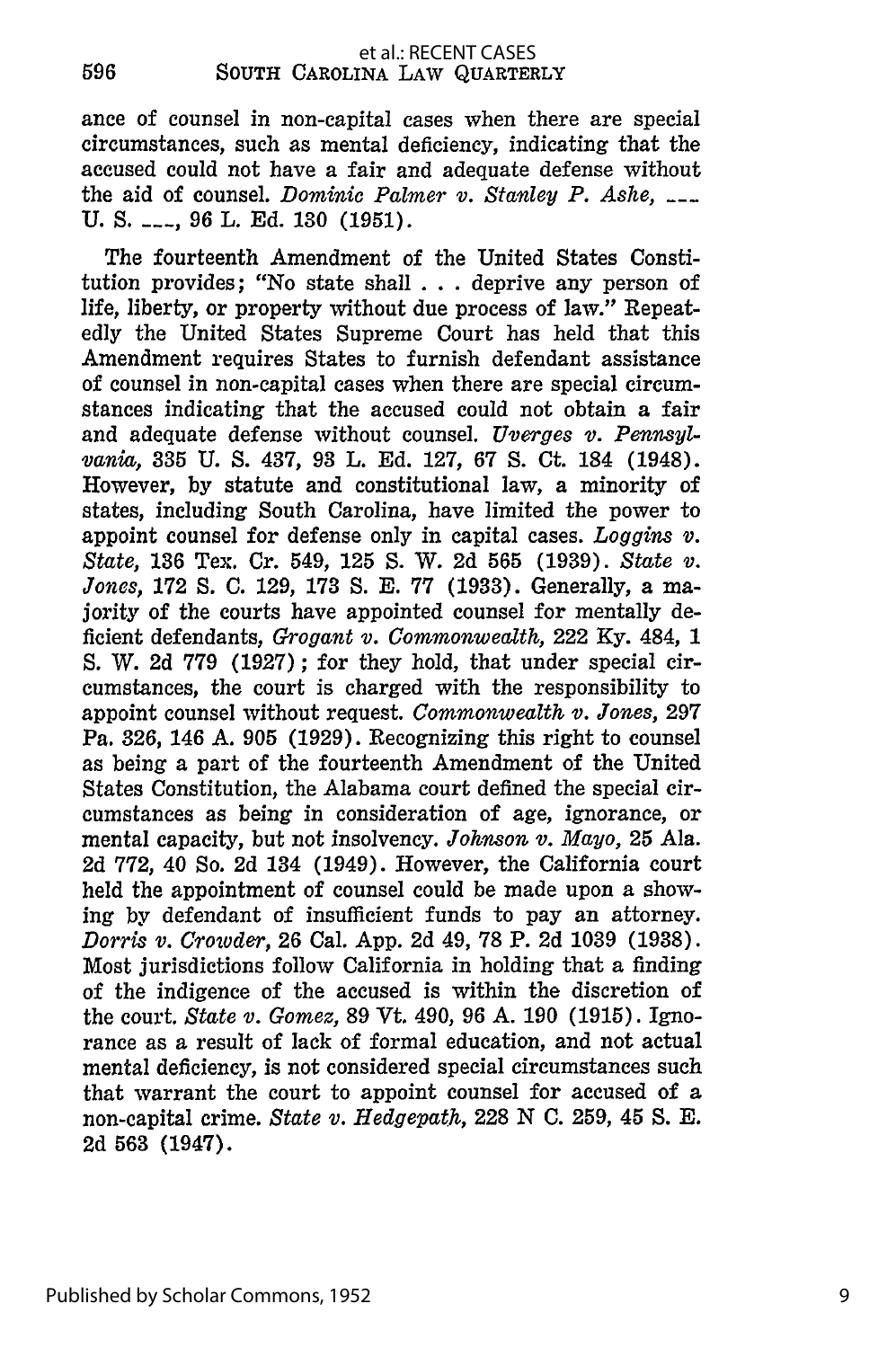In the instant case, Mr. Justice Black did not define or prescribe a test to determine the special circumstances under which a state is required to afford assistance of counsel; however, the Supreme Court did establish mental deficiency as sufficient to warrant the appointment of counsel. Generally, the state courts have agreed as to mental incompacity, yet, there is inconsistency as to other circumstances that are deemed adequate to require appointment of counsel. The inconsistences are indicative of the fact that different jurisdictions have different needs to appoint counsel. Certain circumstances are conclusive in themselves to warrant the appointment of counsel, but the majority of the sufficient circumstances would each be an exception within itself. This decision is made in the interest of the propagation of justice by placing in the discretion of the court the power to determine some of the circumstances whereby the court must appoint counsel for all accused in a non-capital case.

RUTHIE WILLIAMS

TRIAL-Competency of Objectionable Testimony When Brought Out **by** Objecting Party on Cross-Examination. In May, **1926,** appellant issued to respondent a life insurance policy containing a total and permanent disability clause which provided for a **\$50.00** monthly income should the respondent become totally and permanently disabled. The respondent brings suit in this action to recover the total and permanent disability payments provided for in the policy. The court allowed the respondent, over the objection of the appellant, to testify as to what his future earnings would have been had he remained in his former employment. The appellant subsequently referred to the same testimony on crossexamination **by** bringing out the salary scale of the respondent. Error is assigned as to the admissibility of this testimony. On appeal, HELD, affirmed. Where the respondent is allowed to testify over the objection of the appellant, and the appellant later brings out the same testimony on crossexamination without eliciting reservation of the objection, the testimony then becomes competent and will afford no basis for an appeal from the judgment. *Goudelock v. Prudential Insurance Company of America,* **\_\_\_** S. **C. \_\_\_,** 65 S. E. 2d 114 **(1951).**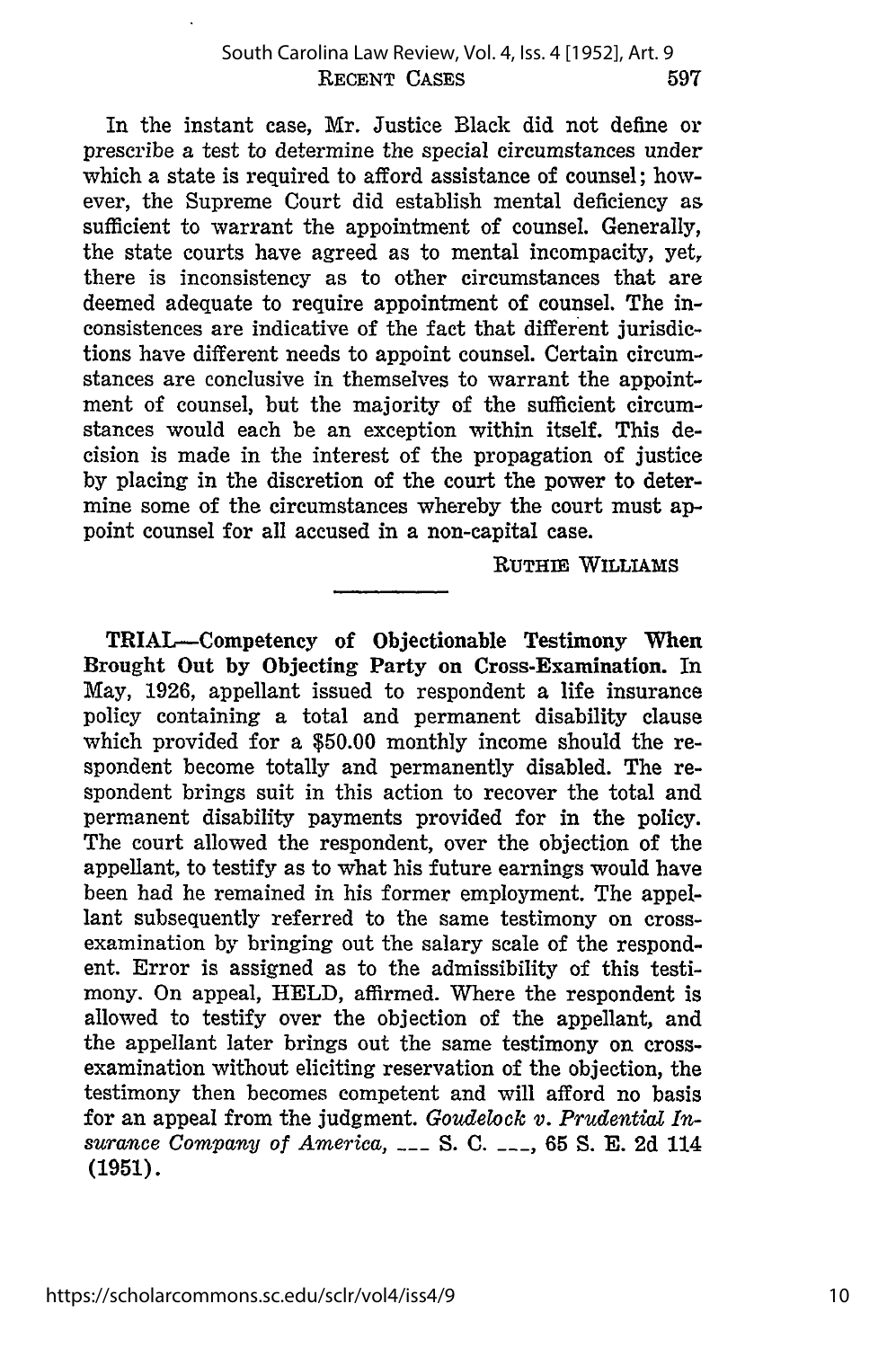598

Admission of testimony of witnesses, if error, is harmless where witnesses were cross-examined upon that testimony without reservation of the previous objection. *Nock v. Fidelity and Deposit Co.,* 175 S. C. 188, 178 S. E. 839 (1935) ; *Snipes v. Augusta-Aiken Ry. and Electric Corporation, et al.,* 151 S. **C.** 391, 149 **S.** E. 111 (1929). This point is illustrated in *Mathis v. Southern Ry. Co.,* 53 **S.** C. 246, 31 S. E. 240 (1939), where it was held in a suit for personal injuries, that even though respondent's testimony as to his marriage and the number of his children was not material, when appellant called forth the same testimony from the witness on crossexamination, he was then unable to except to appellant's testimony. In *The South Carolina Terminal Co. v. South Carolina and Georgia Railroad Co.,* 52 S. C. 1, 29 S. E. 565 (1897) the learned judge held that irrelevant testimony, after its introduction by both parties, had no more effect than irrelevant testimony which is withdrawn, by the judge, from the consideration of the jury. In line with the foregoing rules as to incompetent testimony being pursued on cross-examination are the rules as to such testimony where only direct examination is concerned. It was held in *Knight .v. Sullivan Power Co.,* 140 **S.** C. 296, 138 S. E. 818 (1927) that on direct examination, objection to testimony is waived where like testimony is not objected to when given by another witness. The same rule applies to testimony entirely by the same witness. *Young v. McNeill,* 78 **S.** C. 143, 59 S. E. 986 (1907). However, referring again to cross-examination, *Horres v. Berkeley Chemical Co.,* 57 **S.** C. 189, 35 **S.** E. 226 (1926) held that appellant does not waive his right to except on appeal to testimony admitted over his objection, by cross-examining the witnesses on the same point or by offering testimony in his own behalf in reply on the same line. In *Green v. Shaw,* 136 **S.** C. 56, 134 S. E. 226 (1926), which is in line with the *Horres* case, *supra,* Justice Stabler justifies his decision in saying, "We are unable to see why a litigant who has duly objected to the admission of incompetent testimony should be required to choose between foregoing the opportunity to acomplish such legitimate purposes (as testing the credibility of witnesses or combating the effect of the testimony upon the minds of the jury) through cross-examination of the testifying witness and waiving his right of appeal based on the court's error in admitting the testimony."